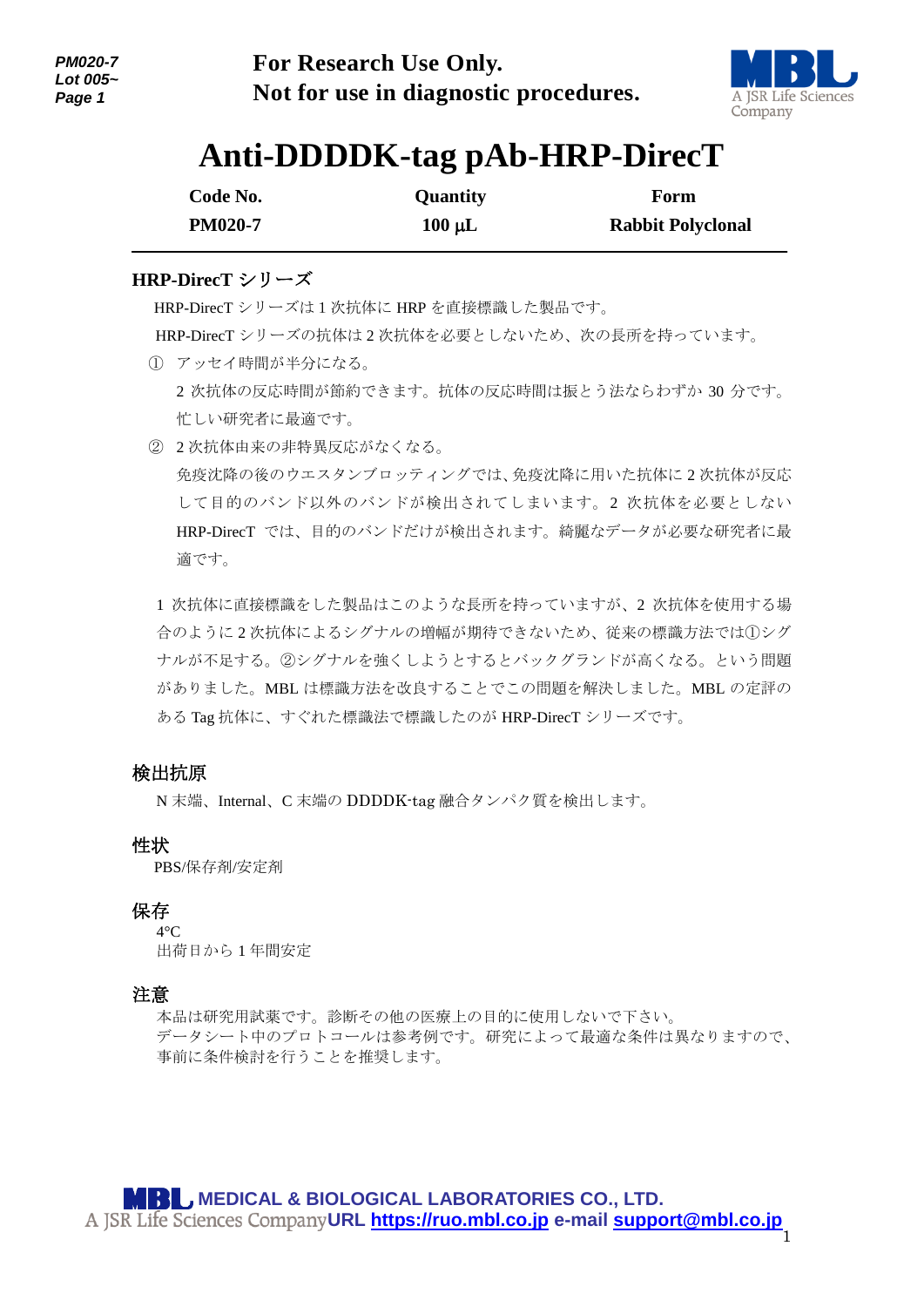#### アプリケーション

・ウエスタンブロッティング

| ブロトコル | 反応時間  希釈倍数 |                 | 検出    |
|-------|------------|-----------------|-------|
| 静置法   | 1時間        | $1.000 - 4.000$ | 化学発光  |
| 振とう法  | $130$ 分    | $1.000 - 4.000$ | '化字発光 |

\*静置法と振とう法の詳細については、プロトコルの項を参照してください。

## 静置法と振とう法の比較



**Sample: DDDDK-tagged protein 0.1 g/lane**

・組織染色、細胞染色:未検討

# 免疫沈降(綺麗なデータを出すために)

IP Western の非特異反応の原因は 2 つあります。

## 原因 **1**:免疫沈降に用いた抗体と **2** 次抗体との反応

解決法:免疫沈降後の WB を間接法で行うと 2 次抗体が免疫沈降に用いた抗体を検出してしま います(図 2; lane 1)。1 次抗体に HRP を直接標識した MBL の HRP-DirecT シリーズ を使えばこの非特異反応は起こりません(図 2; lane 2\*, 3, 4)。\*lane2 の非特異バンドは protein A/G に因るものです。詳しくは下記原因 2 を参照してください。

#### 原因 **2**:**Protein A/G** と **1** 次抗体、**1** 次抗体との反応

意外と見落とされるのがこの非特異反応です。

 免疫沈降にprotein A/Gを用いた場合、Laemmli's sample bufferでボイルした時に、protein A/Gが担体から外れてしまいます。そこに1次抗体や2次抗体が反応します。(図2; lane 2)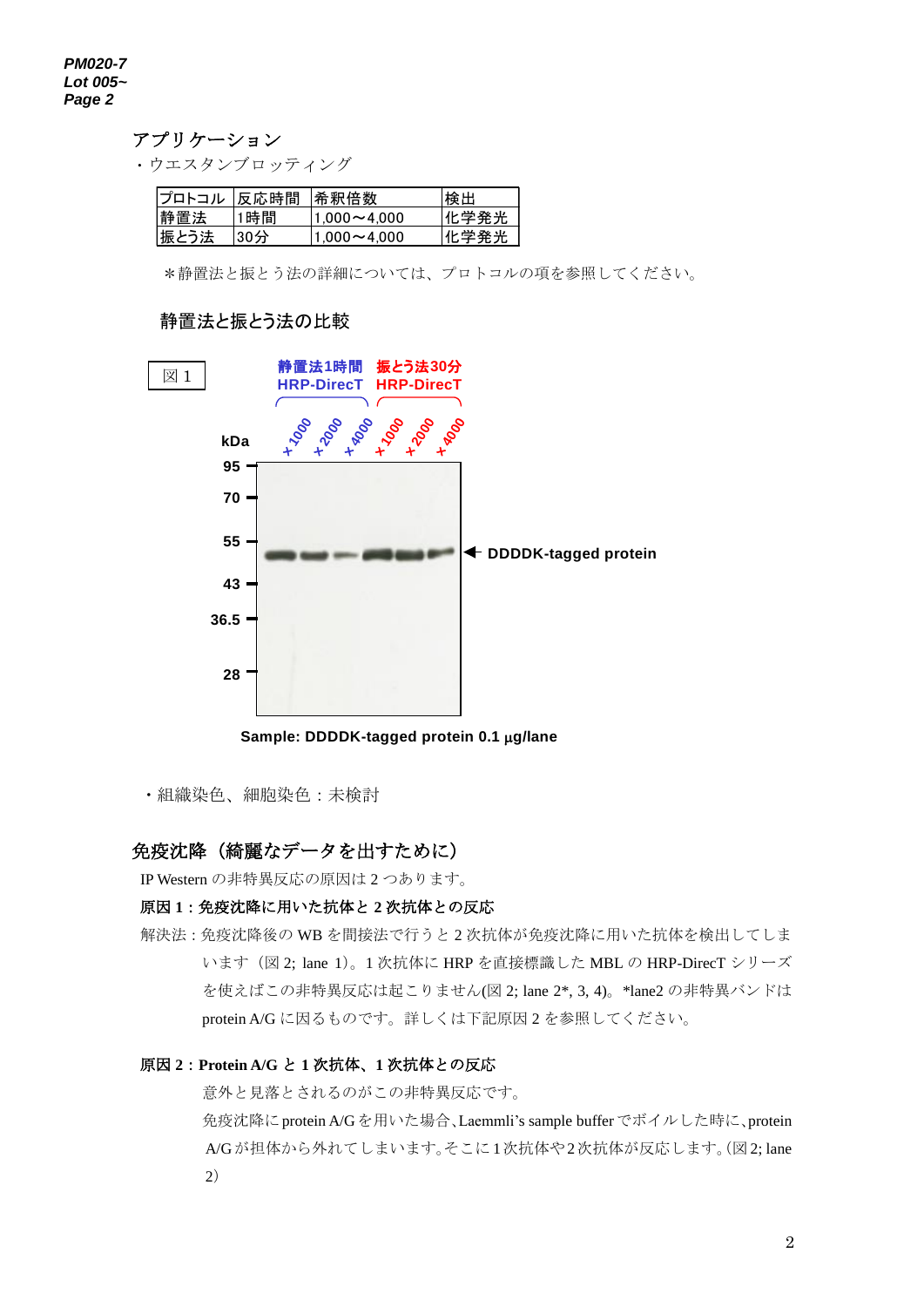#### *PM020-7 Lot 005~ Page 3*

- 解決法 1: Clear Back for IP Western 試薬 (MBL; Code no. MTG-002) を希釈後の HRP-DirecT シ リーズ標識抗体液に 1:100 の割合で添加して下さい。Western Blotting のメンブレ ンに転写された protein A/G と HRP-DirecT 標識抗体との反応がブロックされて非特 異反応が出ません。(図 2; lane 3)
- 解決法 2: 免疫沈降に Anti-DDDDK-tag pAb-Agarose (MBL; Code no. PM020-8)をお使い下さい。 より簡単に綺麗なデータが取得できます。(図 2; lane 4)

#### 図 2





# ウェスタンブロッティング プロトコル

1. SDS-PAGE

一般的な方法を用いて SDS-PAGE を行います。

2. ブロッティング

一般的な方法を用いてブロッティングを行います。

3. ブロッキング

ブロッティング後のメンブレンを 5%スキムミルク/PBS(又は TBS)に浸して室温で1時間 振とうします。(4°C で一晩静置でもよい)

4. 抗体反応

抗体使用量が節約できる静置法と、抗体反応時間が短縮できる振とう法があります。

①静置法(抗体量が節約できます)。

平らな平面にラップを敷き、その上にブロッキング済みメンブレンをブロット面が上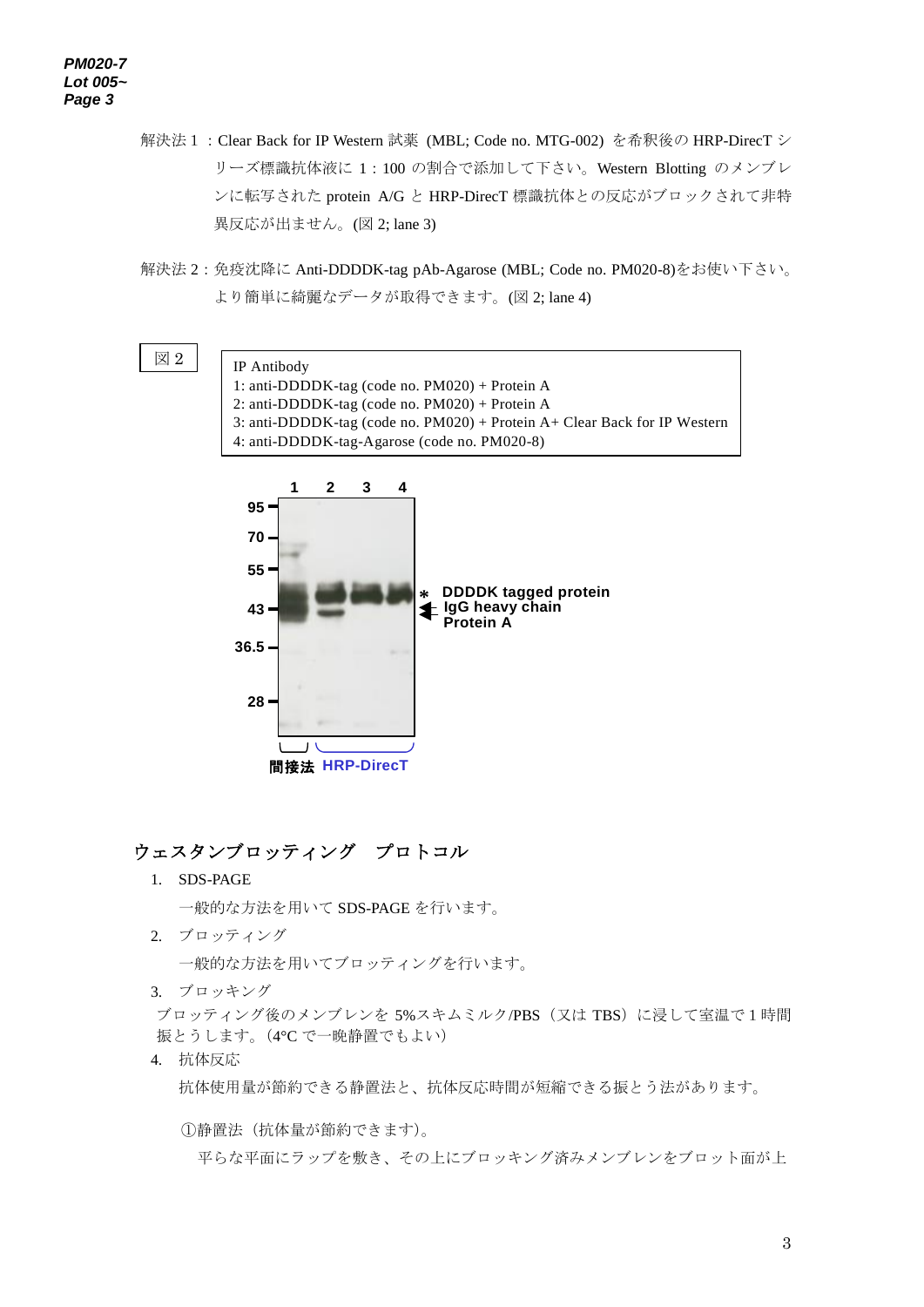になるように置きます。

抗体を1%スキムミルク/PBS (又は TBS)で希釈して全体を覆うようにかけます。抗体 希釈液の必要量の目安は 30 μL/cm<sup>2</sup> メンブレンです。抗体の希釈倍数はアプリケーショ ンの欄を参考にしてください。

抗体希釈液が乾燥しないよう、プラスチックケースなどを被せ、1 時間室温で静置しま す。

② 振とう法(抗体の反応時間を短縮できます)

清潔な容器に 1%スキムミルク/PBS(又は TBS)で希釈した抗体を入れ、メンブレンを 浸します。抗体希釈液の必要量の目安は 10 mL です。抗体の希釈倍数はアプリケーシ ョンの欄を参考にしてください。 30 分間室温で振とうします。



- 5. 洗浄 メンブレンを PBS(又は TBS)/0.05% Tween-20 に浸して振とうして洗浄します。(5 分間×3 回)
- 6. 検出

化学発光の検出試薬を用いて検出して下さい。

2020 年 12 月 08 日-3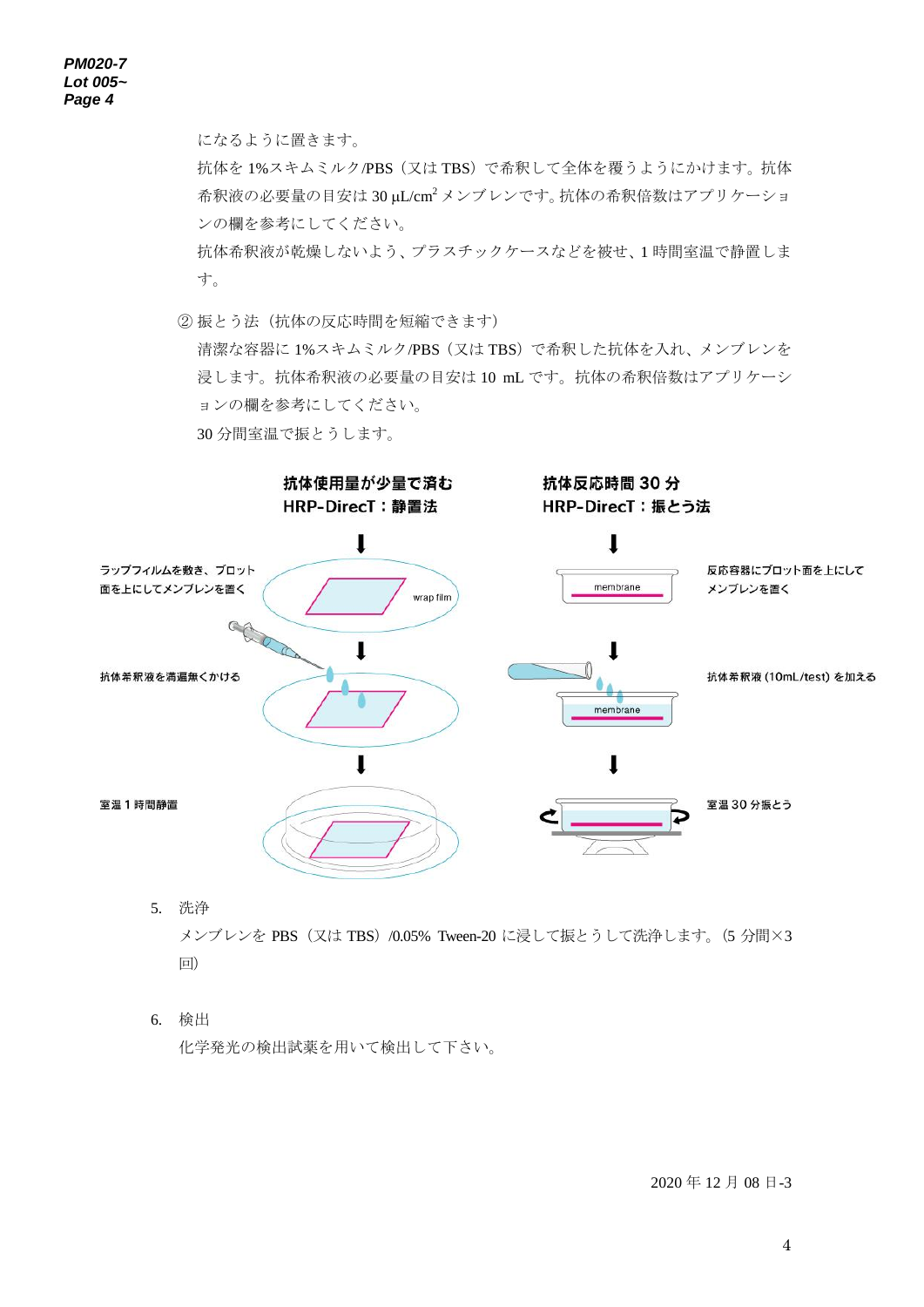

# **Anti-DDDDK-tag HRP-DirecT**

| Code No.       | <b>Quantity</b> | <b>Antibody type</b>     |
|----------------|-----------------|--------------------------|
| <b>PM020-7</b> | $100 \mu L$     | <b>Rabbit Polyclonal</b> |

## **HRP-DirecT Series**

1

HRP-DirecT is a series of HRP conjugated primary antibodies developed by MBL.

HRP-DirecT Series products don't need secondary antibodies. That brings the following advantages:

① Total incubation time is cut in half.

The reaction with the secondary antibody becomes unnecessary. In the shaking method, reaction time is only 30 minutes. Spend your evening doing more important things.

② Clear result

No more heavy and light chain bands in Immunoprecipitation. The HRP conjugated primary antibody will not detect your precipitating antibody. Clear result helps your research.

Usually, the secondary antibody amplifies the signal of an unconjugated primary antibody. Therefore, it is thought to be difficult to obtain a strong signal with a directly conjugated antibody. To overcome this hurdle, MBL has improved the HRP conjugation method. MBL's HRP-DirecT Series yield strong signal with minimum background. Give it a try - the HRP-DirecT Series will not disappoint you.

## **DETECTED ANTIGEN**

N-terminal, internal, C-terminal DDDDK-tag protein.

## **REAGENT**

PBS/Preservative/Stabilizer

## **STORAGE**

This antibody is stable for one year from the date of purchase when stored at 4°C.

## **INTENDED USE:**

For Research Use Only. Not for use in diagnostic procedures.

The descriptions of the following protocols are examples. Each user should determine the appropriate condition.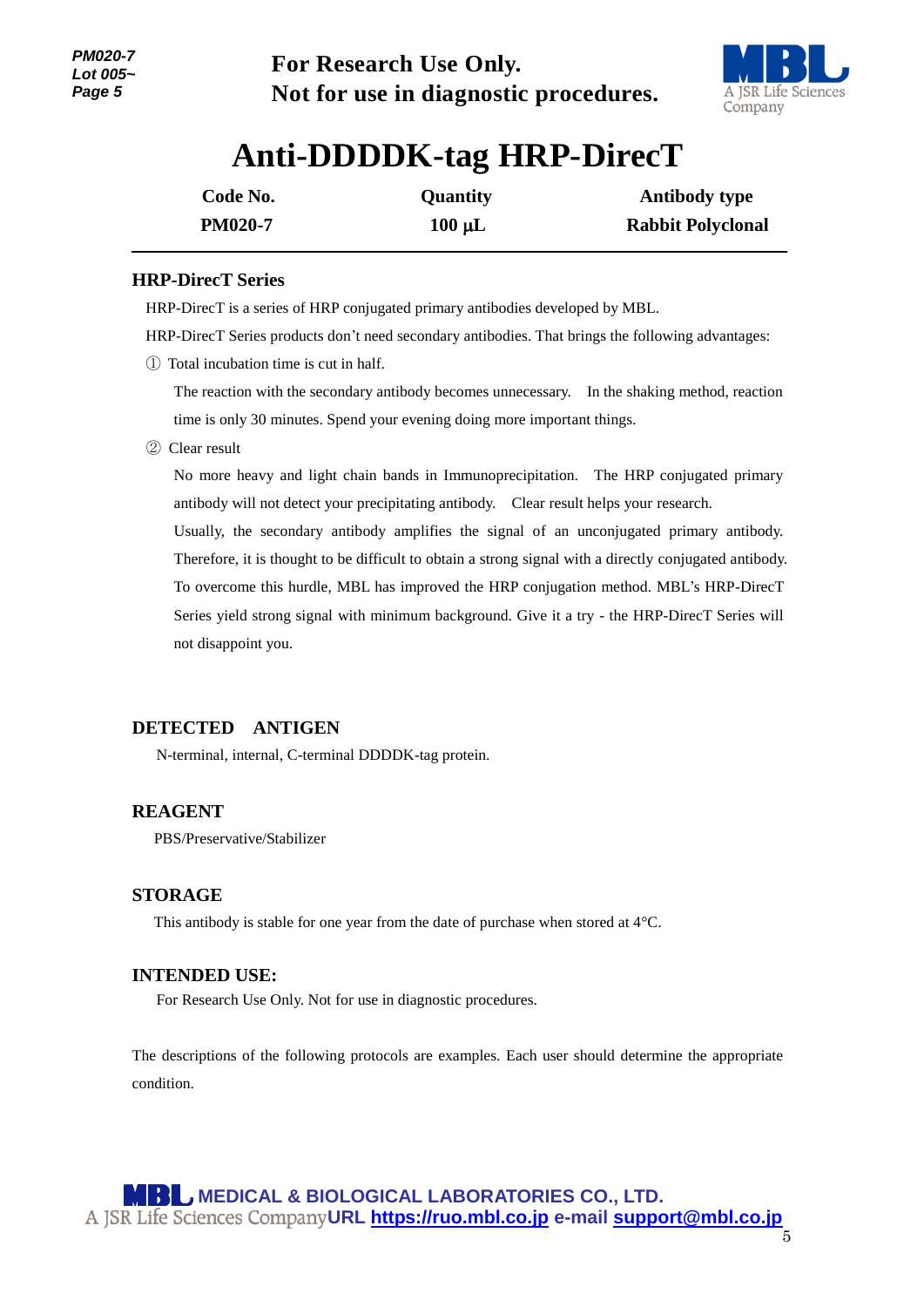#### **APPLICATION**

Western blotting

| Method  | <b>IReaction times</b> | <b>IDilution</b>           | <b>IDetaction</b>  |
|---------|------------------------|----------------------------|--------------------|
| Sitting | 11 hour                | $11.000\!\thicksim\!4.000$ | chemiluminescence  |
| Shaking | <b>130minutes</b>      | $11.000 - 4.000$           | lchemiluminescence |

\* Detailed procedure is provided in the following protocols.

Comparison of Sitting method and Shaking method



**Sample: DDDDK-tagged protein 0.1 g/lane**

Immunocytochemistry; Not tested

Immunohistochemistry; Not tested

## **Immunoprecipitation**(**for clear results**)

There are two causes of non-specific bands at Western blotting that follows Immunoprecipitation.

#### **Cause1: Reaction of the secondary antibody with the antibody used at IP. (Fig. 2; lane 1) Solution**

MBL HRP-DirecT series (HRP conjugated primary antibodies products series) does not detect the precipitating antibody (Fig. 2; lanes 2\*, 3, and 4). \*The nonspecific band in lane 2 represents protein A/G. Please refer to **Cause 2**.

#### **Cause 2: Reaction of protein A/G with the primary and secondary antibodies used at WB. (Fig. 2; lane 2)**

Boiling the Immunoprecipitated sample with Laemmli's sample buffer; this causes dissociation of protein A/G from its carrier. Therefore, the primary and secondary antibodies bind to protein A/G at western blotting.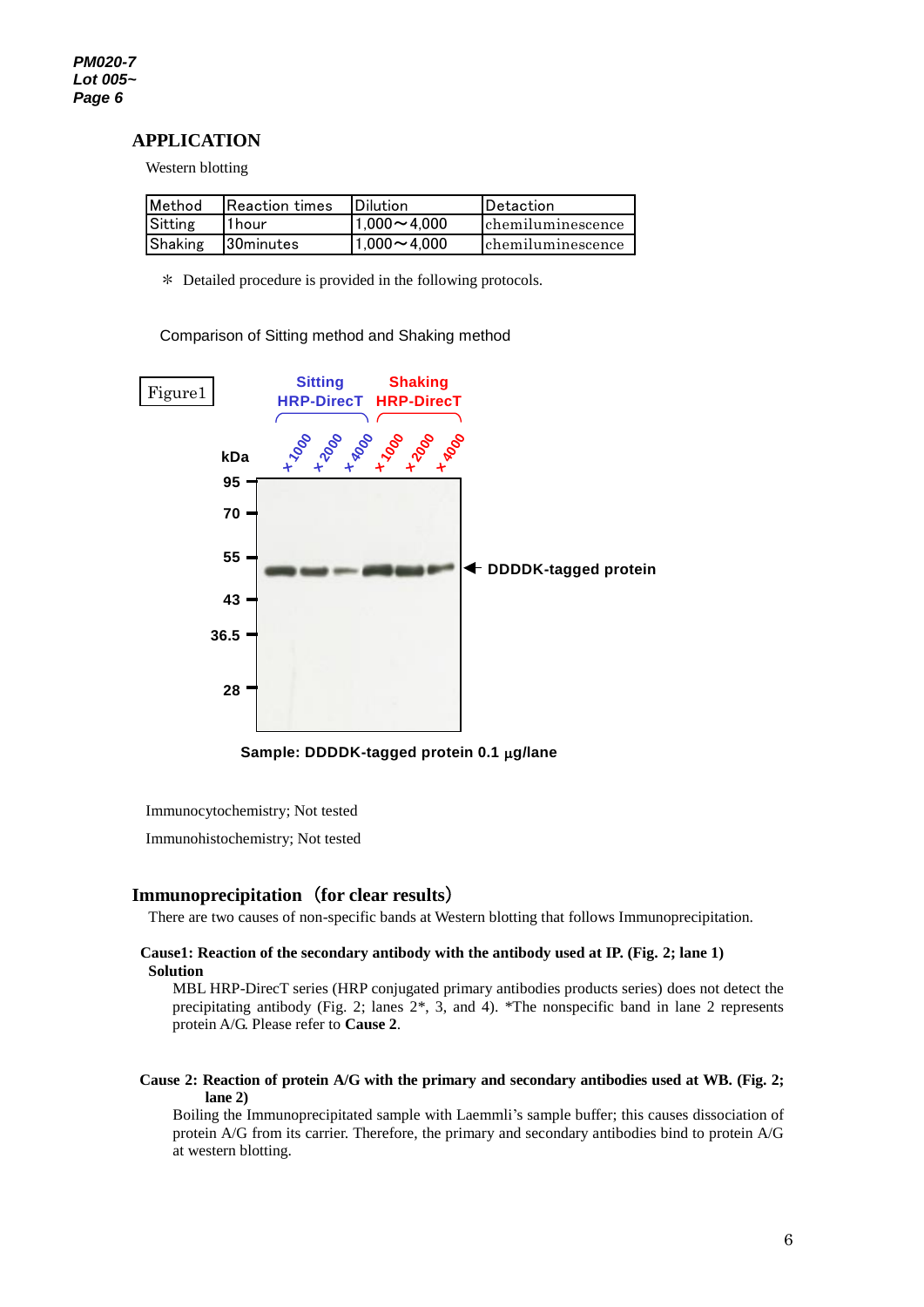#### **Solution**

- ① Add Clear Back for IP Western (MBL; code no. MTG-002) in 1:100 ratio to the diluted HRP-DirecT. (Fig. 2; lane 3)
- ② Use an Agarose-conjugated antibody for Immunoprecipitation. (Fig. 2; lane 4)

#### Figure2





## **PROTOCOL Western Blotting**

1. SDS-PAGE and Western Blotting

Perform SDS-PAGE electrophoresis on the protein samples and transfer the protein to a PVDF membrane according to standard techniques.

2. Blocking

Block the membrane with 5% skimmed milk in PBS (or TBS). Incubate for 1 hour with shaking at room temperature or overnight at 4°C.

- 3. Incubate the membrane with HRP-DirecT antibody as follows:
- ① Sitting Method (Saving type: amount of antibody)

Dilute the HRP-DirecT antibody with 1% skimmed milk in PBS (or TBS). Use at least 30  $\mu$ L/  $cm<sup>2</sup>$  membrane. Antibody dilution ratio is suggested in the APPLICATION. Drain the excess blocking buffer from the membranes and place them, protein side up, on a wrap film or other suitable clean surface. Pipette the HRP-DirecT solution on to the membrane. Cover the membrane with plastic case to avoid drying. Incubate for 1 hour at room temperature.